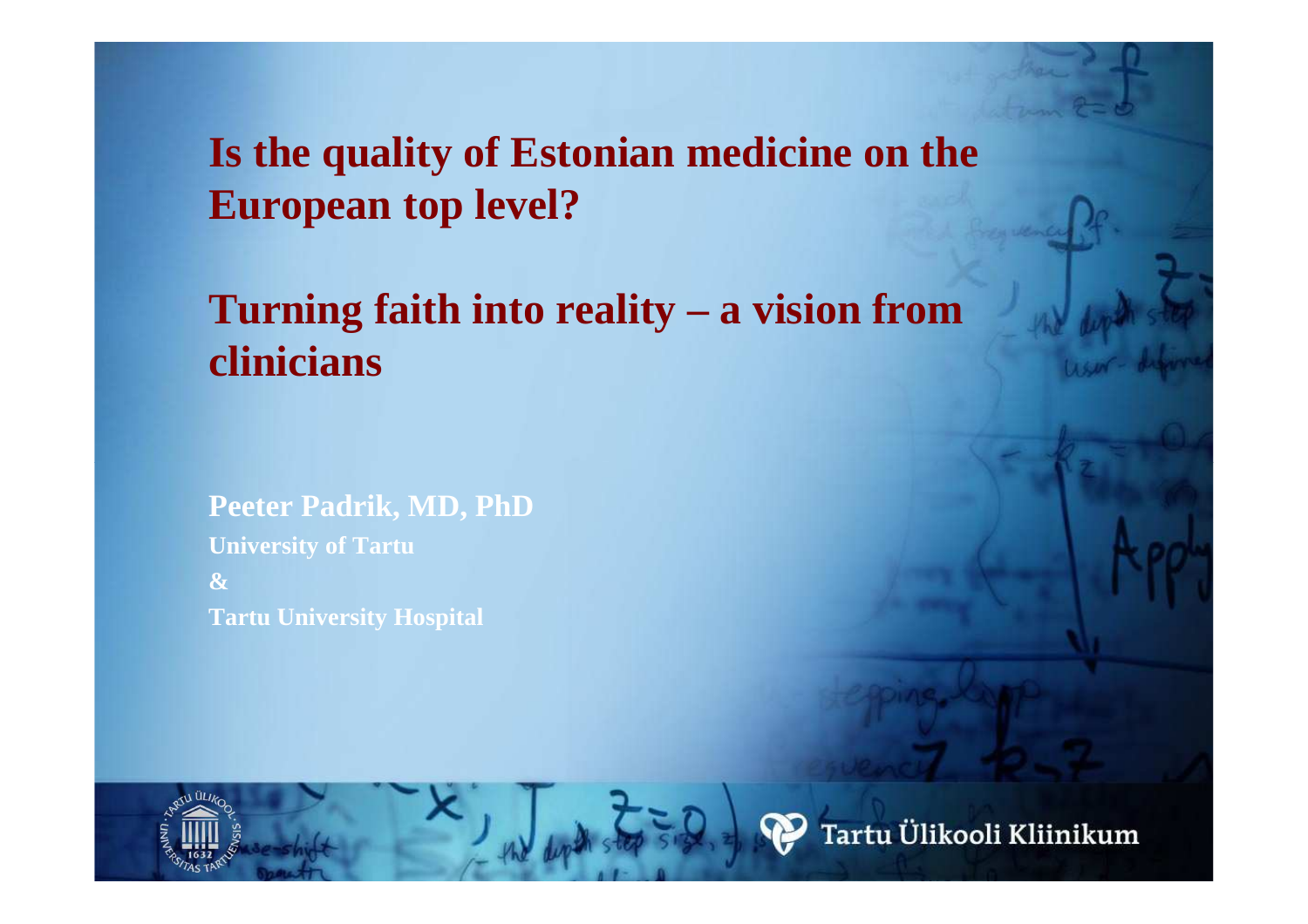### **Current situation in Estonia**

- $\bullet$ Are outcomes of Estonian healthcare on good European level?
- •Quality of health care?
- •On a large scale: "maybe, maybe not…"
- •Mostly we objectively do not know
- $\bullet$ Edward Deming: "In God we trust; all others bring the evidence."

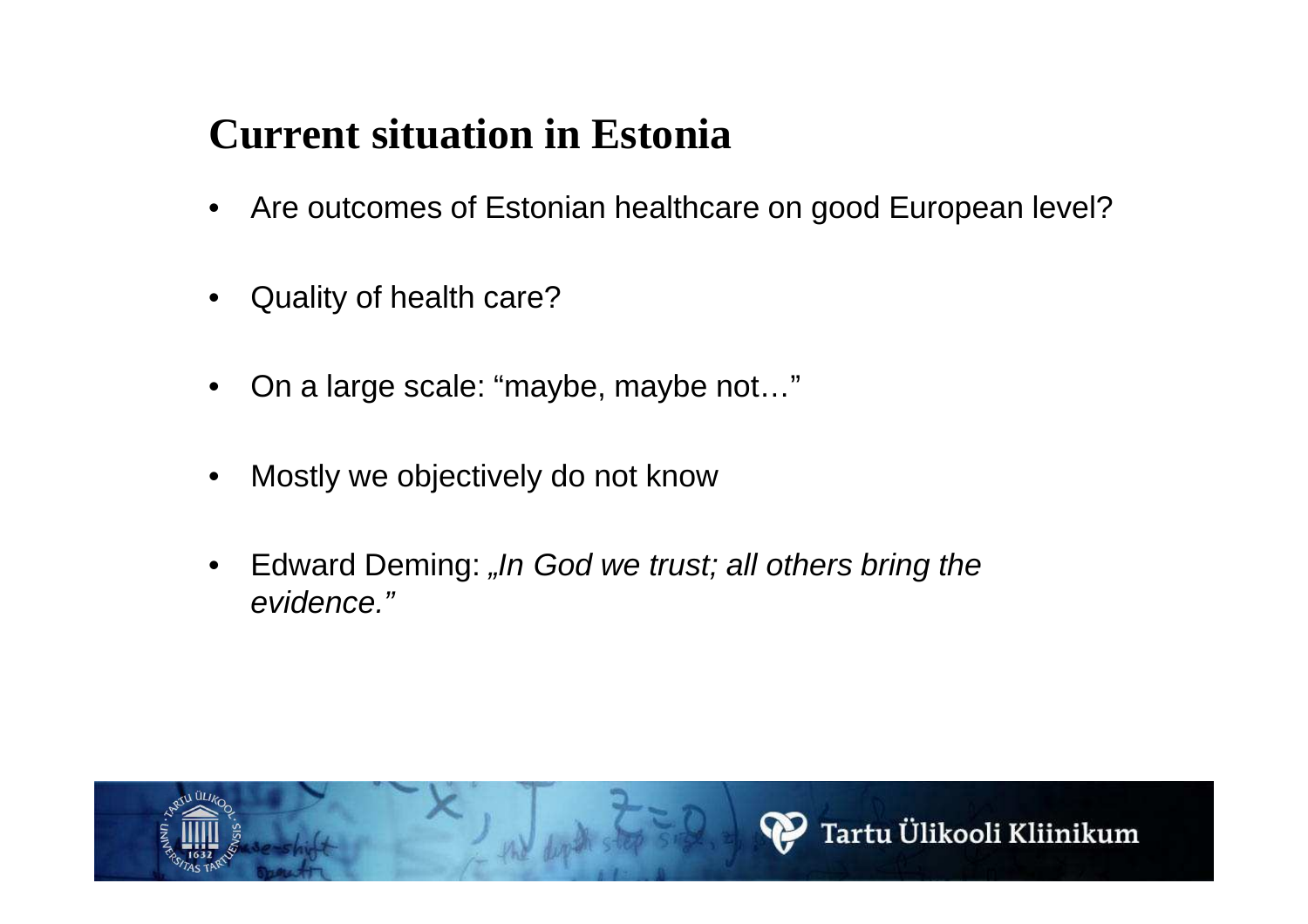### Problems

- • Without analysis of collected systematic data, detection of problematic areas is not possible or is deficient
- Without detection of problematic areas, actions for improvements are inadequate, nonsystematic and ineffective

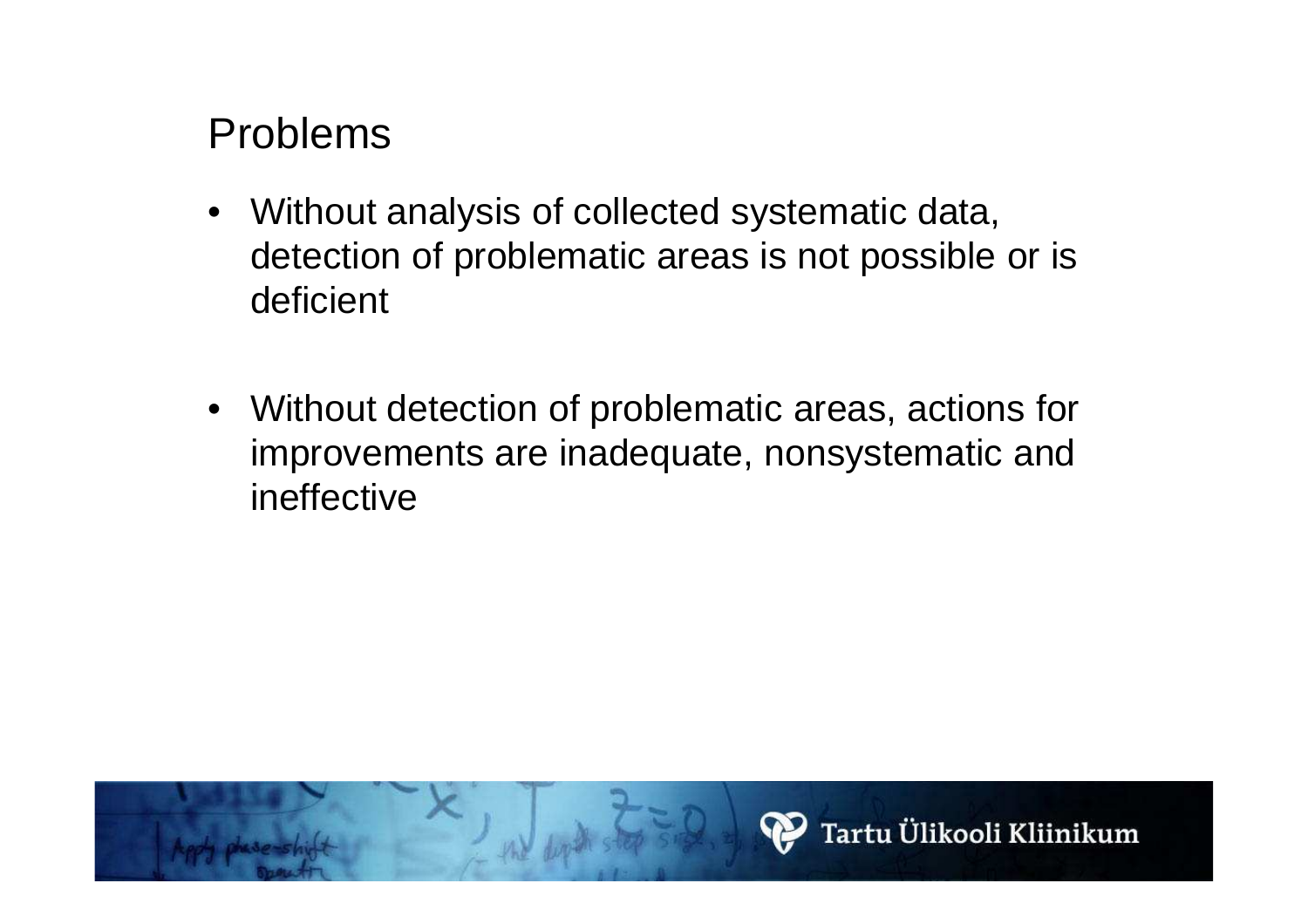## What to do?

Vision:

"plan-do-check-adjust" process

Step 1:

•Define essential healthcare outcomes and indicators of quality by diseases

(survival, mortality, changes in quality of life, rates of complications, improvement of functional status, etc.)

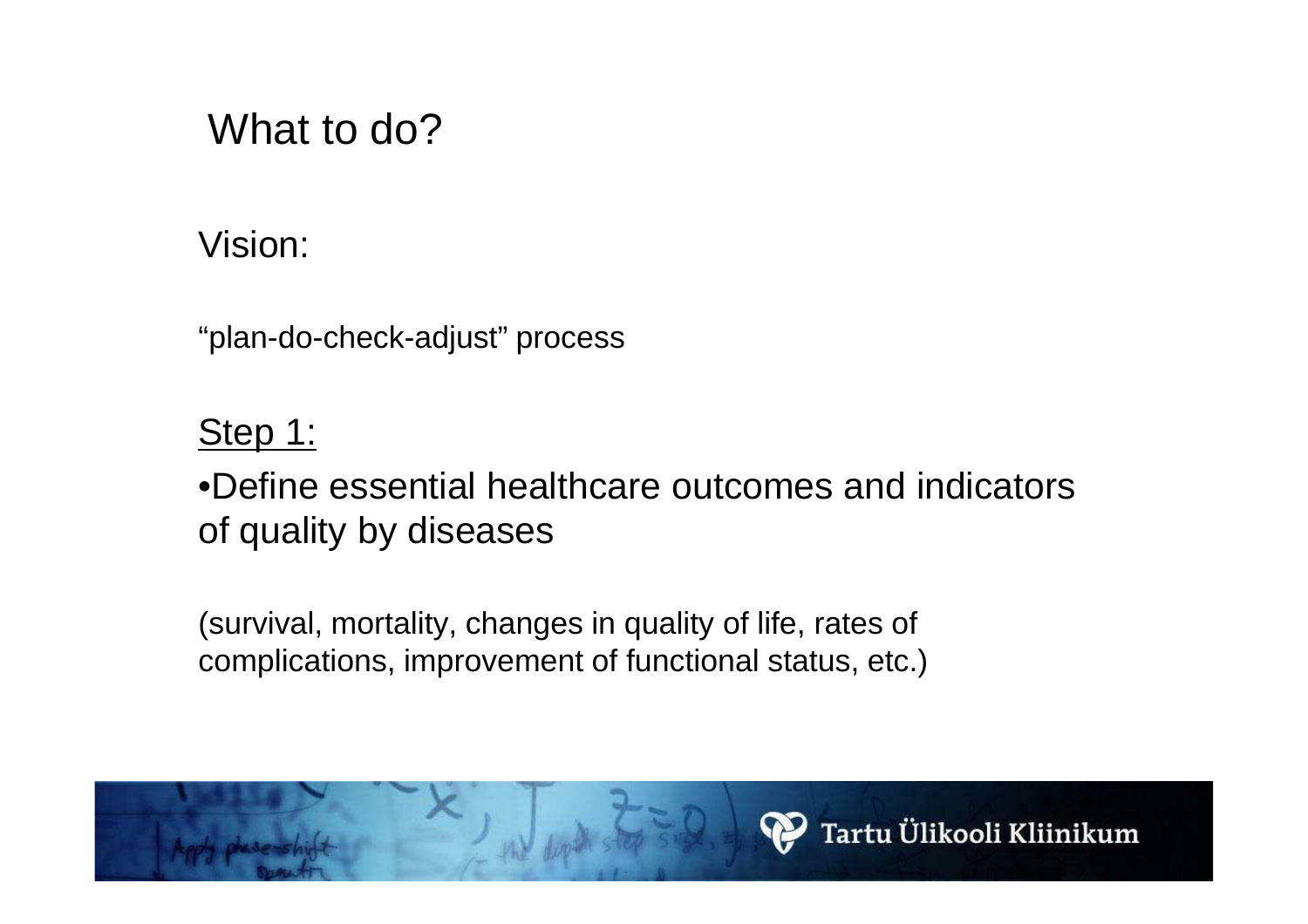### Estonian Cancer Care Quality Assurance Requirements(EESTI VÄHIRAVI KVALITEEDI TAGAMISE NÕUDED)

1. Chapter:

Assumptions on national level for quality assurance in cancer care

2. Chapter:Requirements for cancer centers

3. Chapter:

Requirements for specialized structural units for cancer diagnostics and treatment

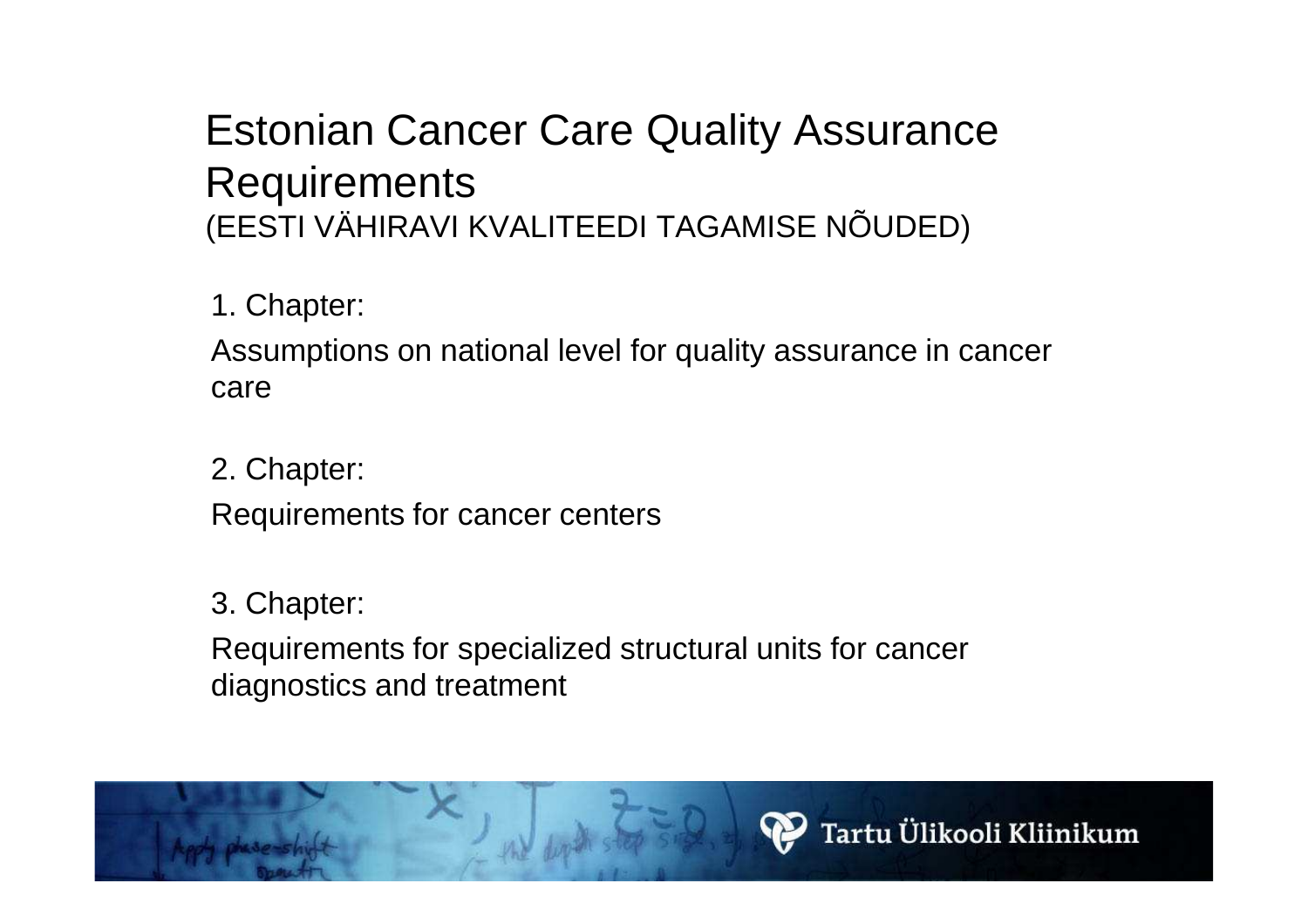#### Estonian Cancer Care Quality Assurance Requirements: **Indicators**

35 indicators:

Qualitative indicators (availability of masterplans, quality managements systems, procedures, various informations for patients, personnel, equipment, etc.)

Quantitave indicators of quality:

- •waiting times for diagnostics and therapies,
- •proportions of patients in multidisciplinary meetings
- •proportions of patients with supportive care plans, etc.

Outcome indicators :

- •1-year survival
- •5-year survival
- •Mortality rates after operations

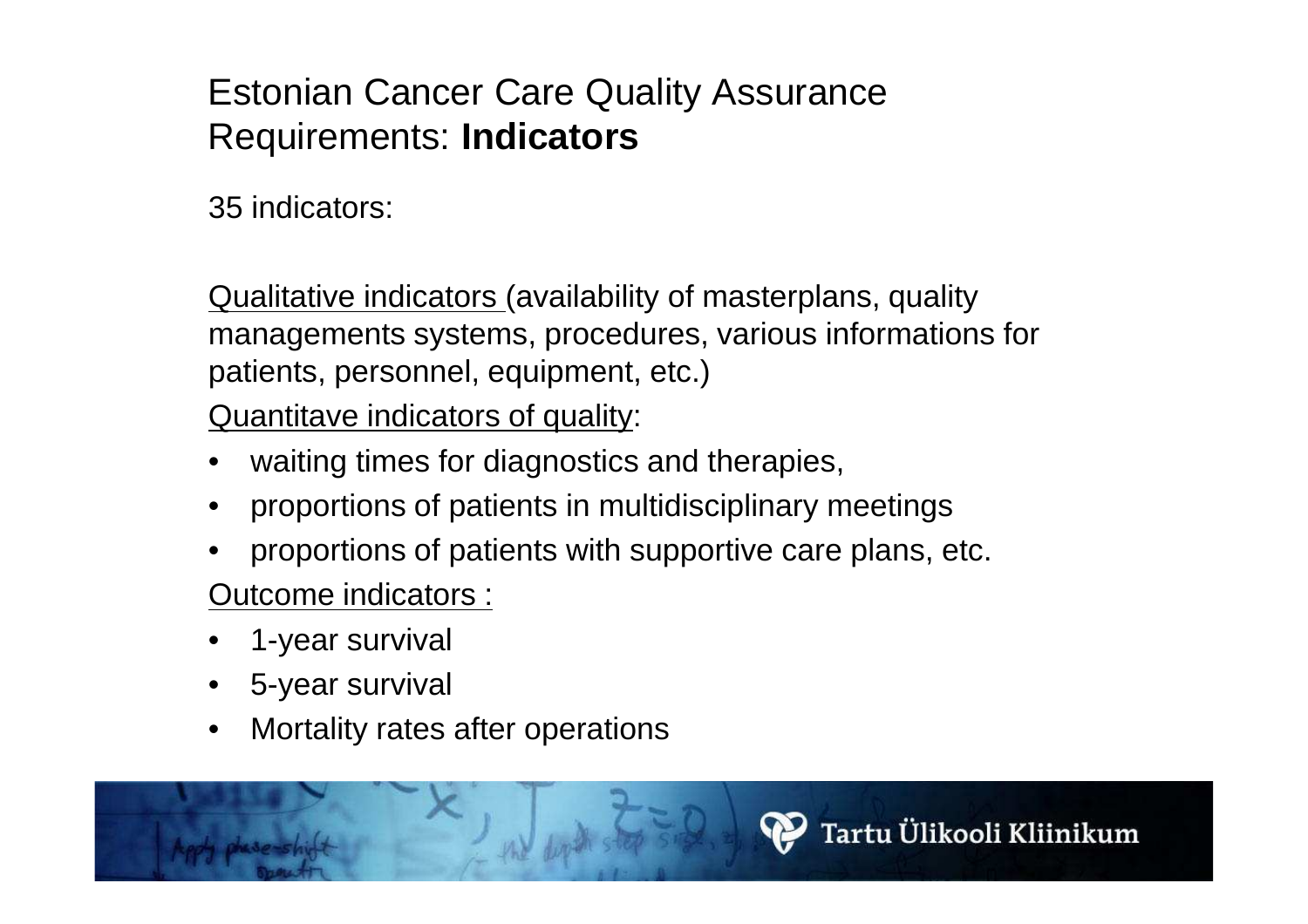Step 2: Data collection

- How to collect data?
- $\bullet$  Annual reports of hospitals and other health care providers do not contain information about treatment outcomes and quality criteria
- Registries ?
- Estonian Cancer Registry ?

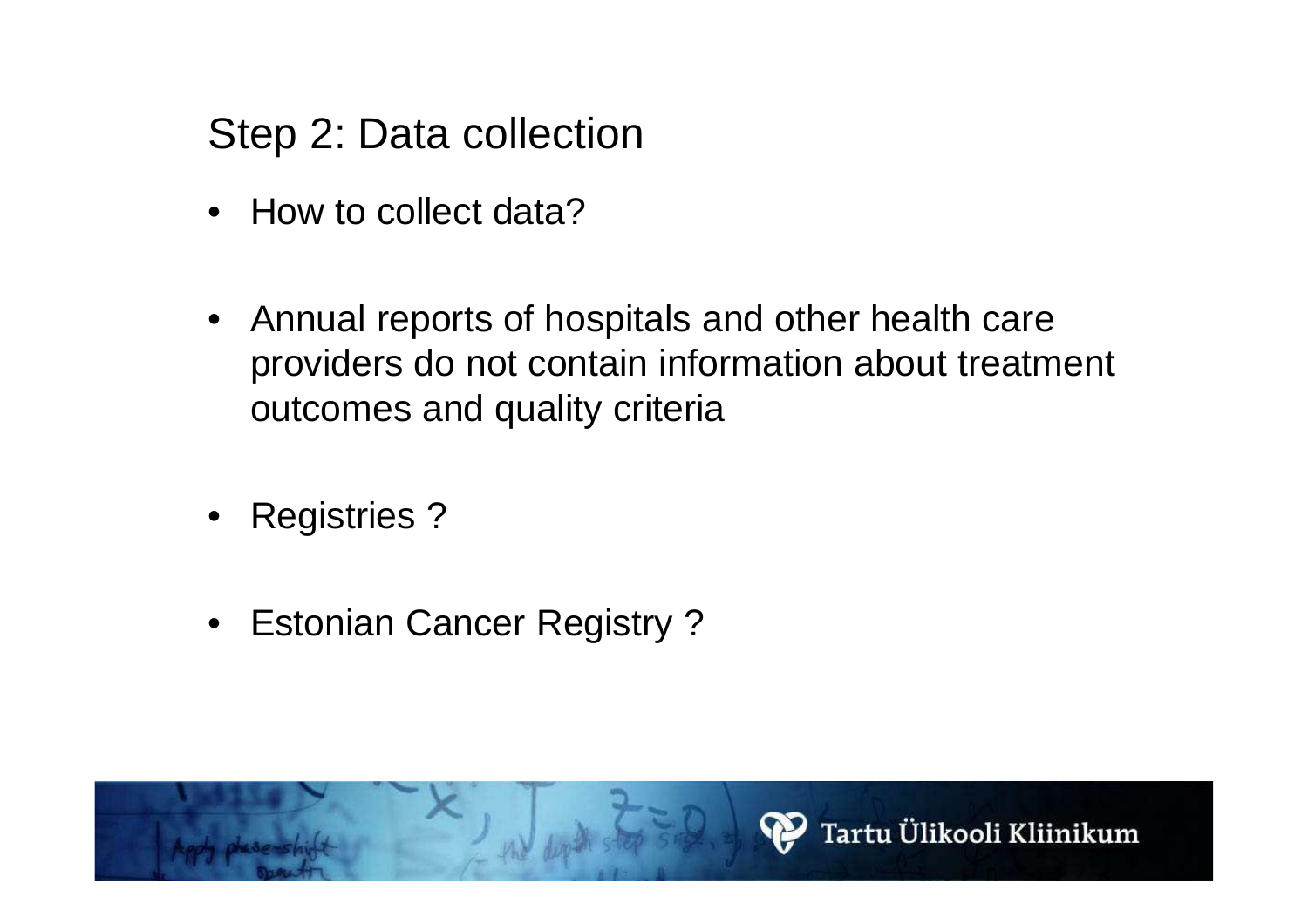# Estonian Cancer Registry

Problems:

- •Old an out-of-date data collection form
- •Data transmission on paper very inefficient
- •Latest cancer incidence data from 2008
- •No easily available information about cancer stages, histologies
- •No reliable information about treatments
- •No easily available information by different hospitals
- •No regular reports about mortality and survival

Basically only cancer incidence data by cancer types, age, sex and regions on national level

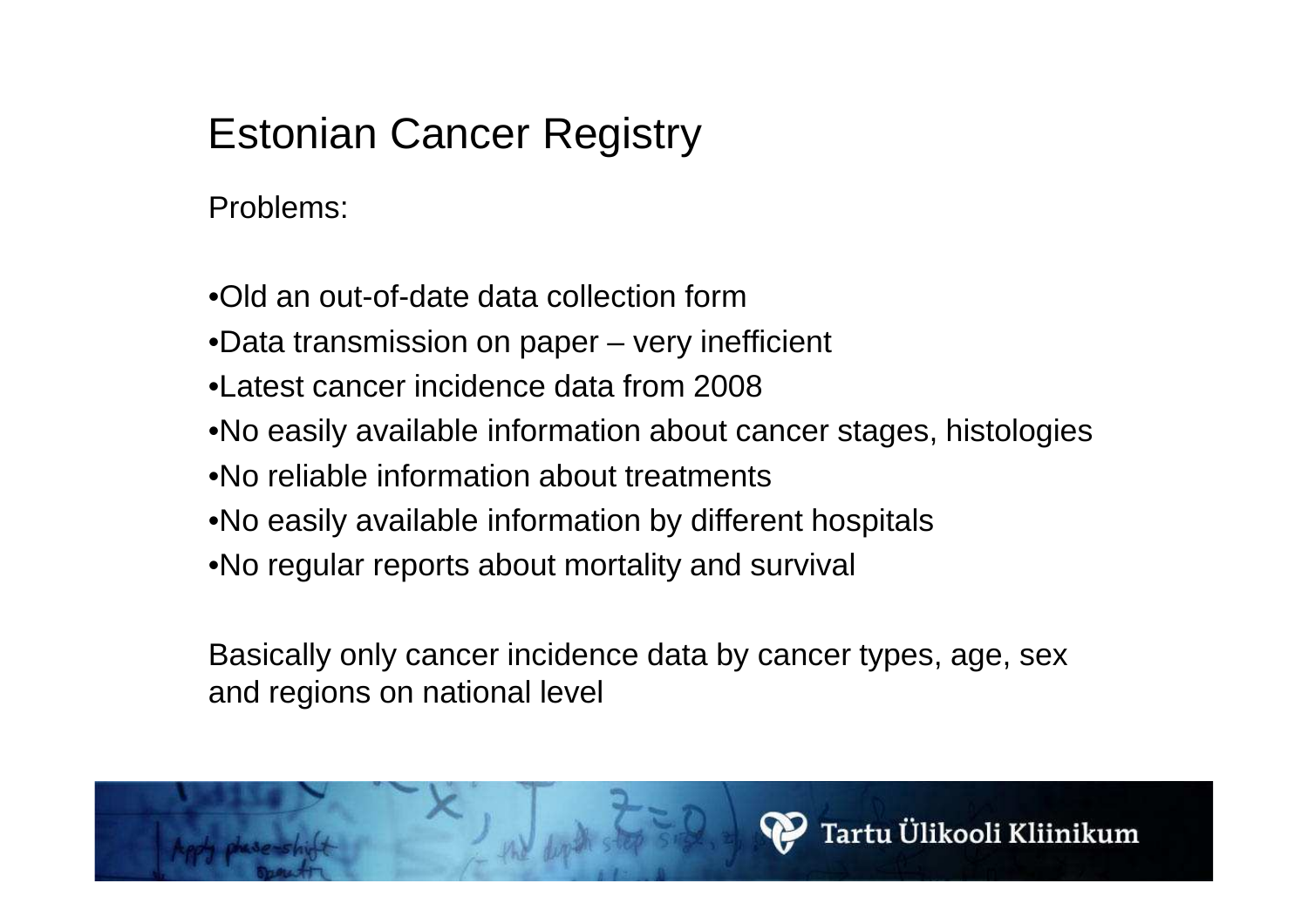# Estonia keeps leadership position in implementation of e-health services in Europe

26. April 2013 in news:

• OECD and European Committee comparative report: Estonia is a leader among 30 European states in implementation of IT solutions in healthcare

- •According to the report in implementation of eHealth solution:
- 1.-2. Denmark & Estonia
- 3. Sweden
- 4. Finland
- 5. UK

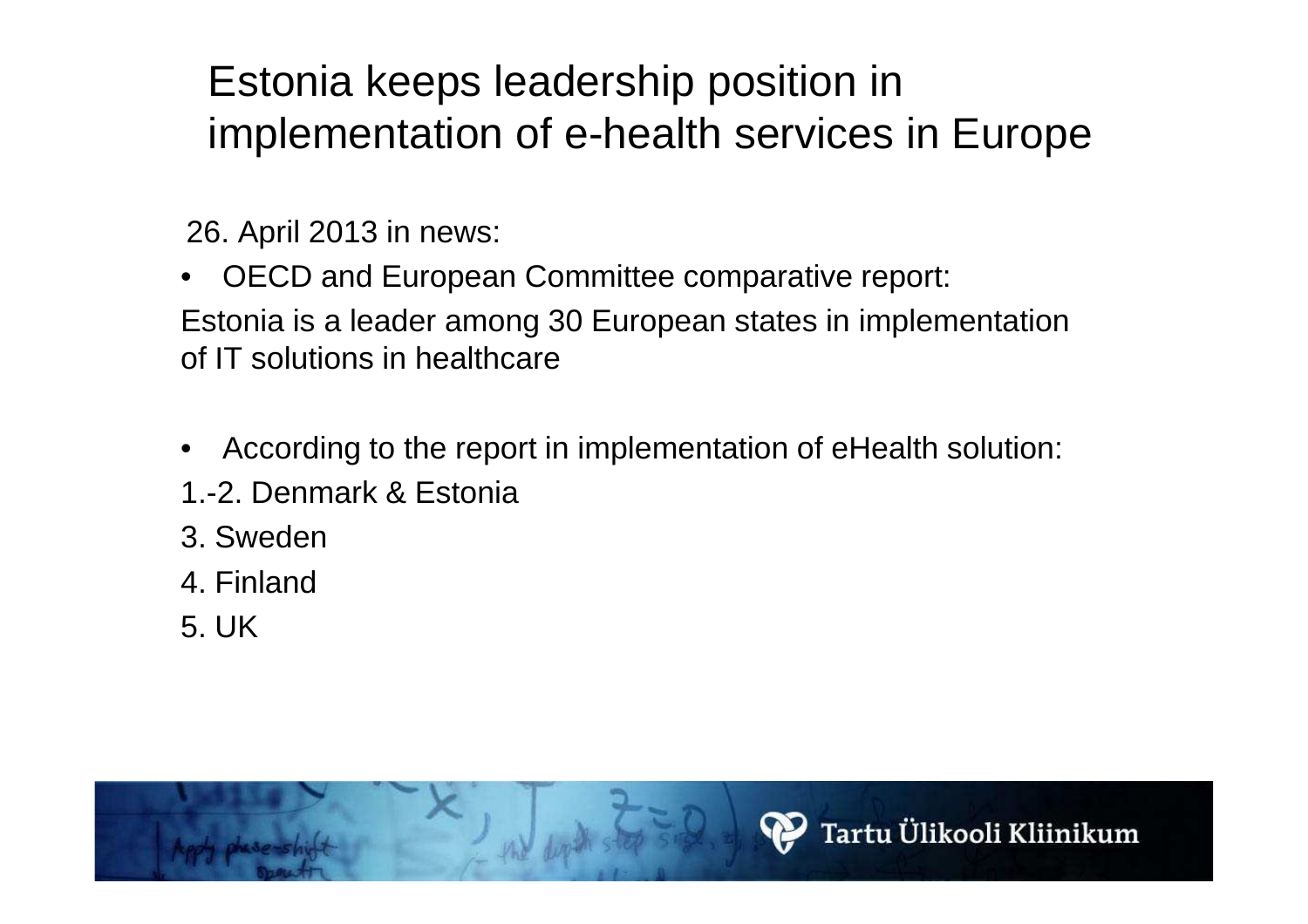## Estonian E-Health

- $\bullet$  The Estonian eHealth Foundation - promotes and develops national e-solutions within the health care system – creates solutions and offers services with the goal to assist in providing high-quality and accessible health care services.
- • "Digilugu" – collects summaries of disease cases from all healthcare providers
- •Collected summaries contain only textual data, which is not suitable for analyses

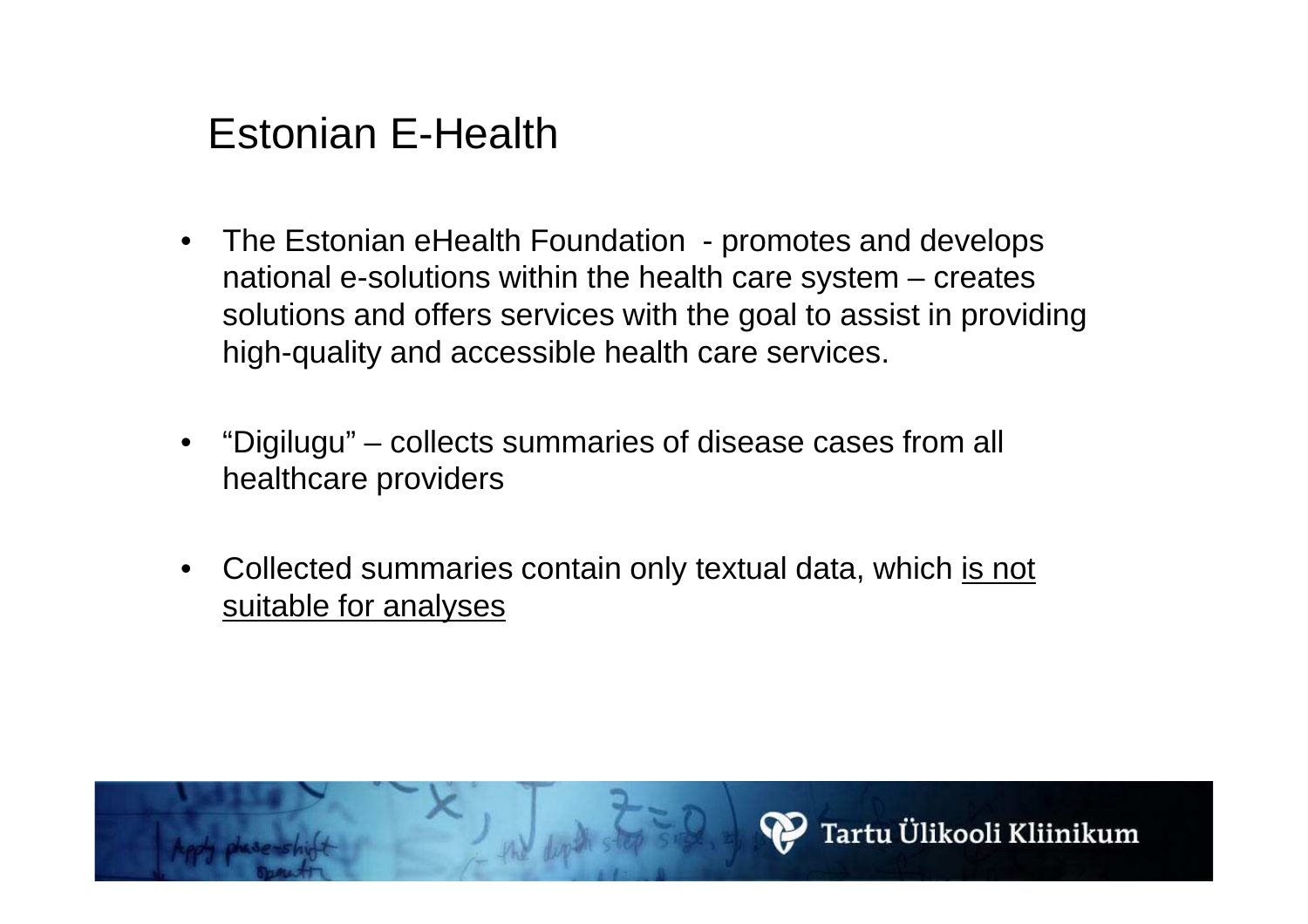Vision: Step 2: Data collection

- Data for further outcome and quality analyses should be generated into databases when they are created – in everyday clinical work
- "Digilugu" and eHealth programs of health care providers should be developed for collection of structured data according to the defined and agreed outcome and quality criteria

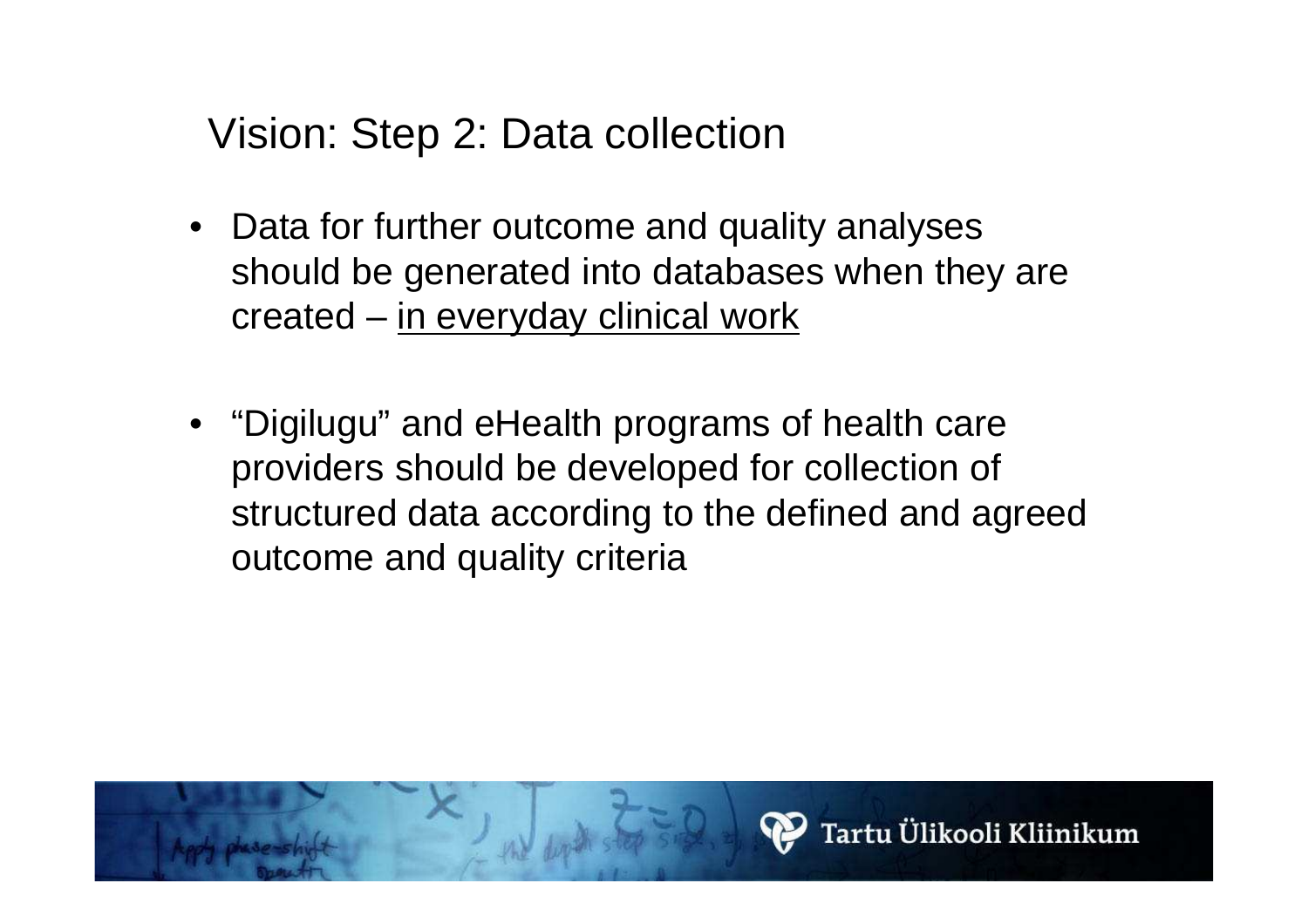Current situation:

#### **Cancer care quality and outcomes analysis system in Tartu University Hospital**

Combination of indicators from:

•Estonian Cancer Care Quality Assurance Requirements

•"Quality and Efficiency in Swedish Cancer Care, Regional Comparisons, 2011"

•Organisation of European Cancer Institutes Accreditation and Designation program

**Systems waits currently eHealth IT developments**

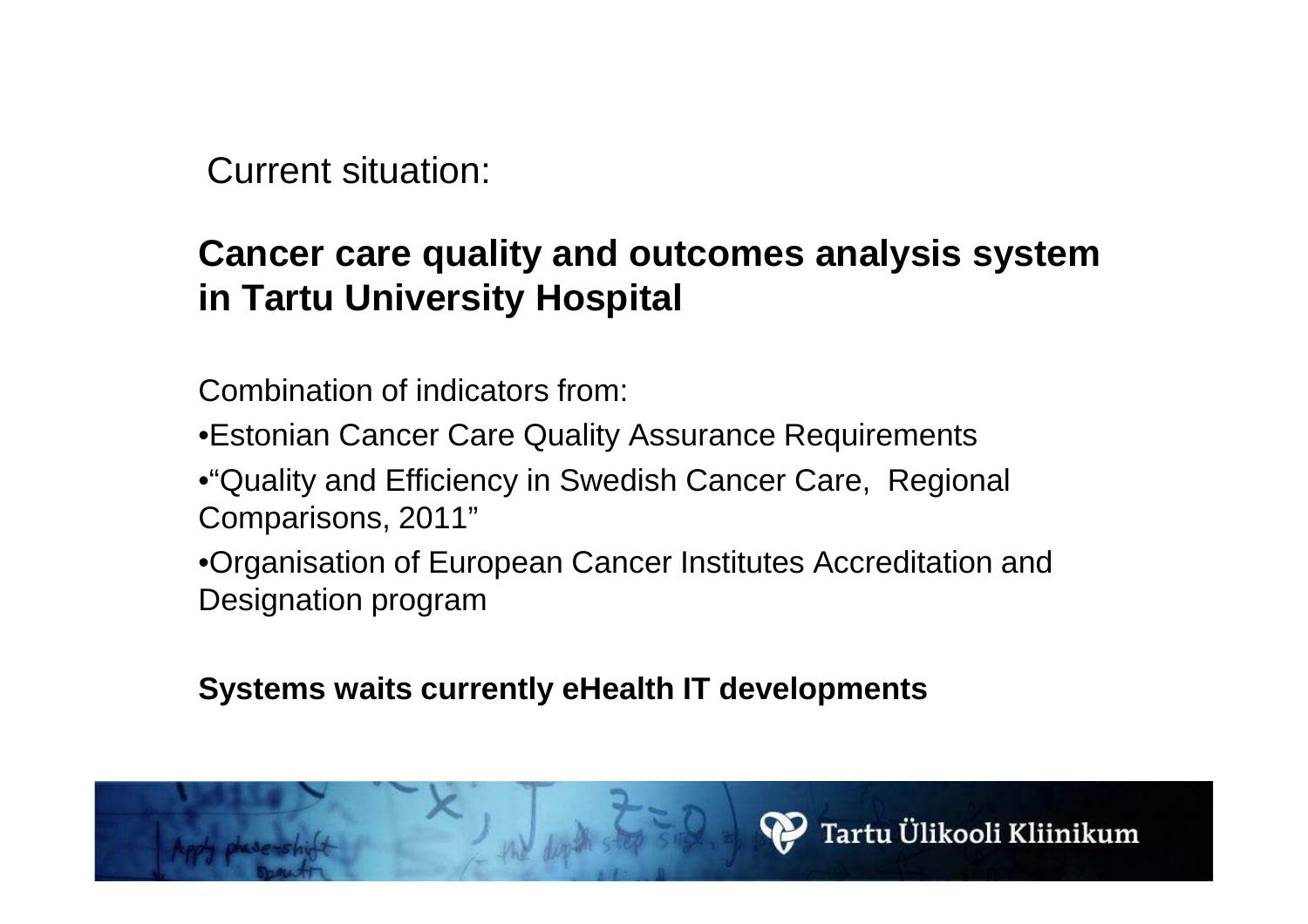# Step 3: Systematic and regular analysis of collected data

Outcomes and quality indicators

#### Comparisons:

- •between Estonian healthcare providers
- •international data
- •established standards

#### Levels:

- •**State**
- **Hospital** •
- •**Department**
- •Individual doctor
- $\bullet$ Continuous process, all patients with the same disease included

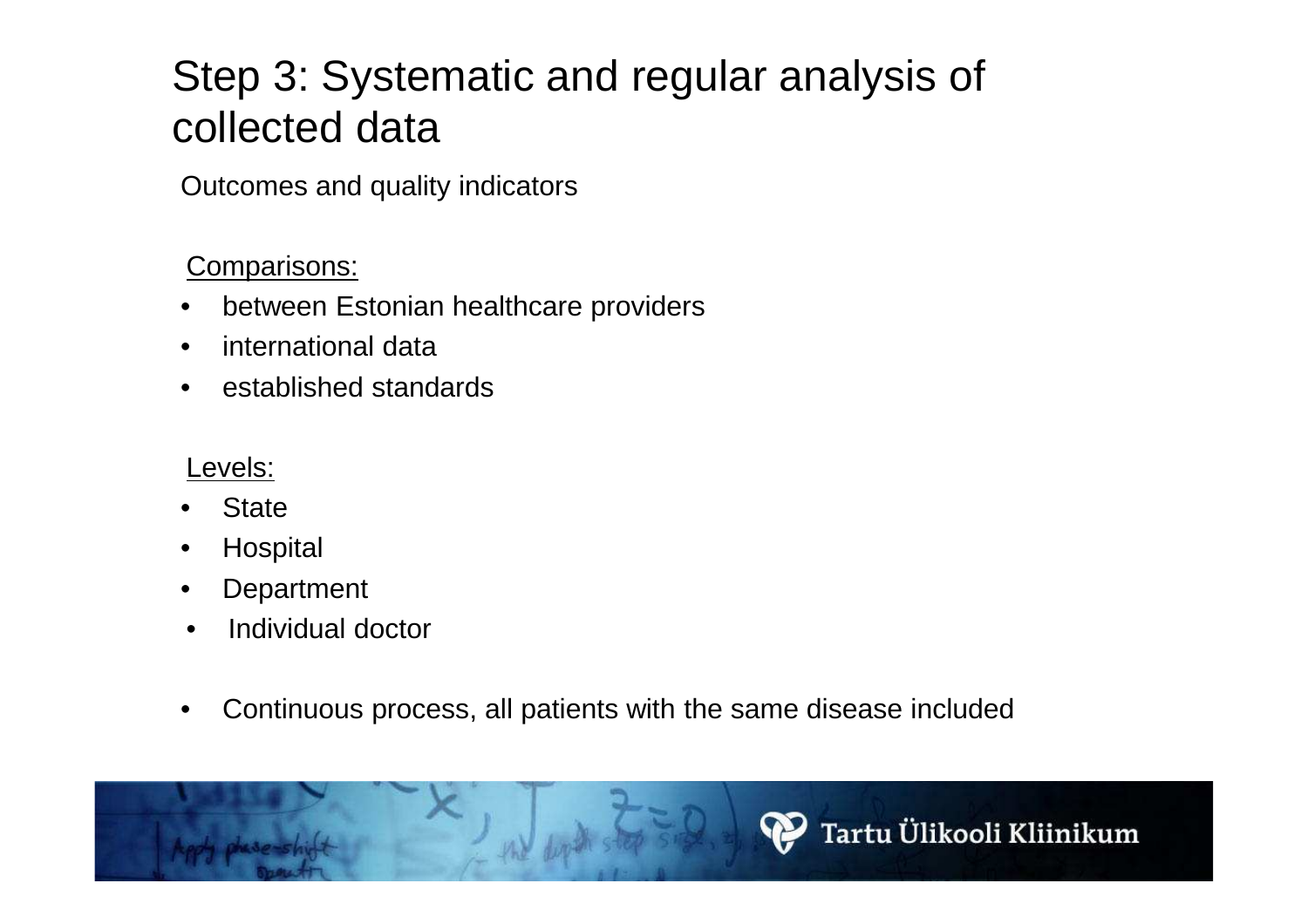### Step 4: Corrective actions

In case of deficiencies corrective actions:

- Changes in diagnostic or treatment strategies
- Changes in work organization
- •Continuing education and training
- $\bullet$ **Investments**
- Reimbursement corrections Etc.

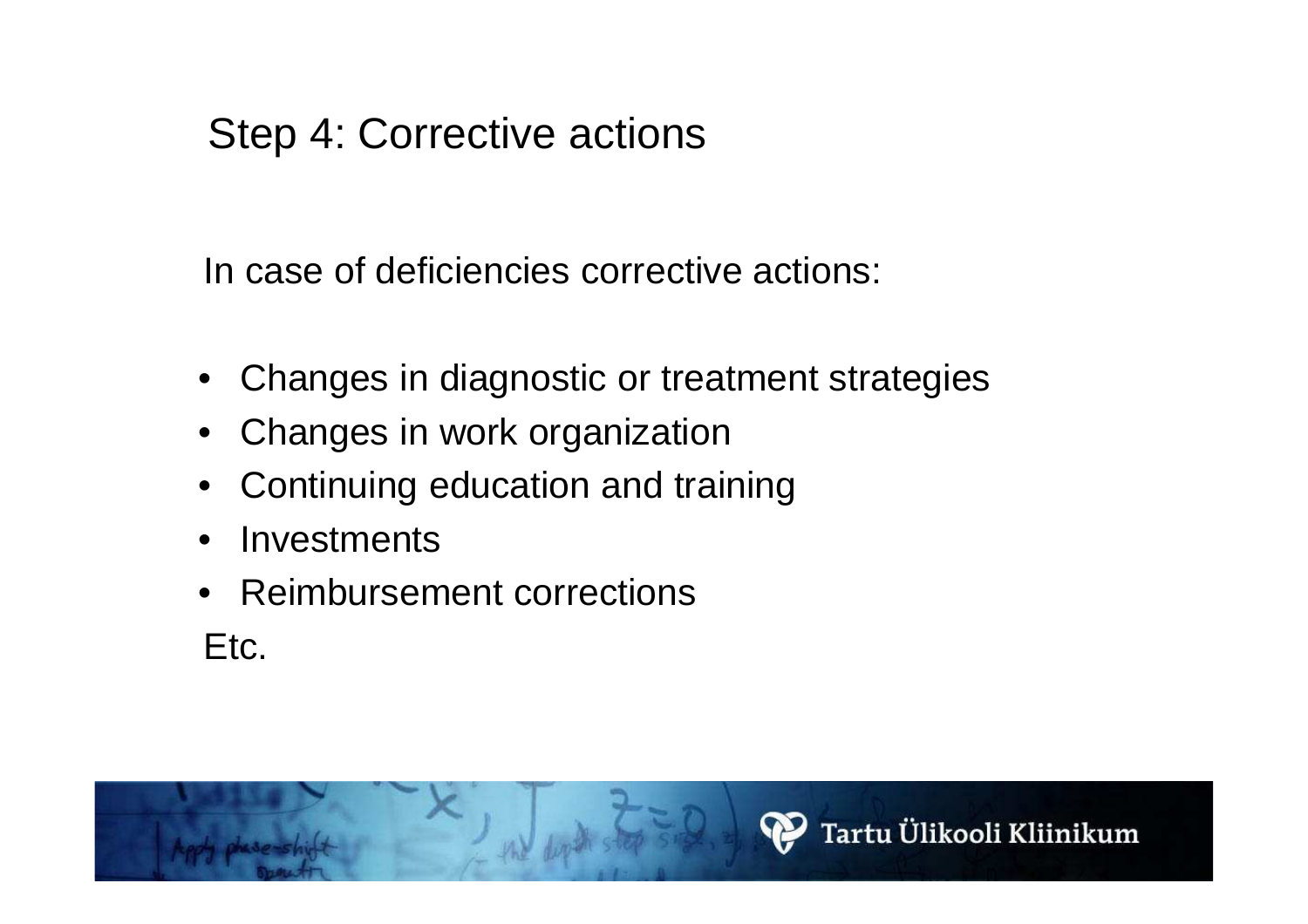# Main purpose of the healthcare system for society

• The only goal that reflects the true purpose of any health care system is maximizing value for patients, with value defined as the health outcomes achieved per euro spent.

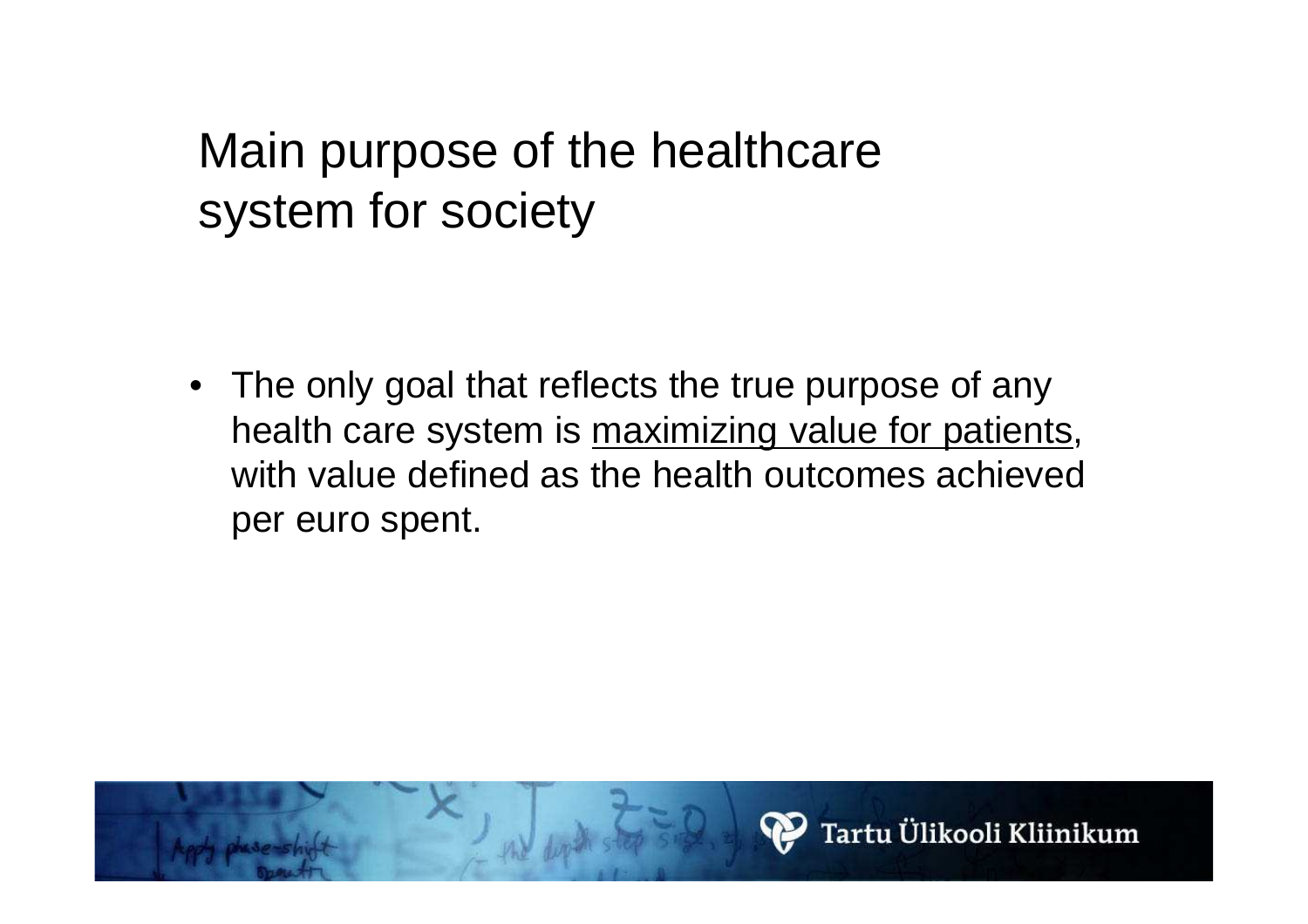# Measuring and reporting of outcomes for every patient

- $\bullet$ In order to improve value, it must be measured
- $\bullet$  Measuring value in health care begins with measuring the outcomes of care
- $\bullet$  Process measurements are not a substitute for measuring the actual outcomes of care

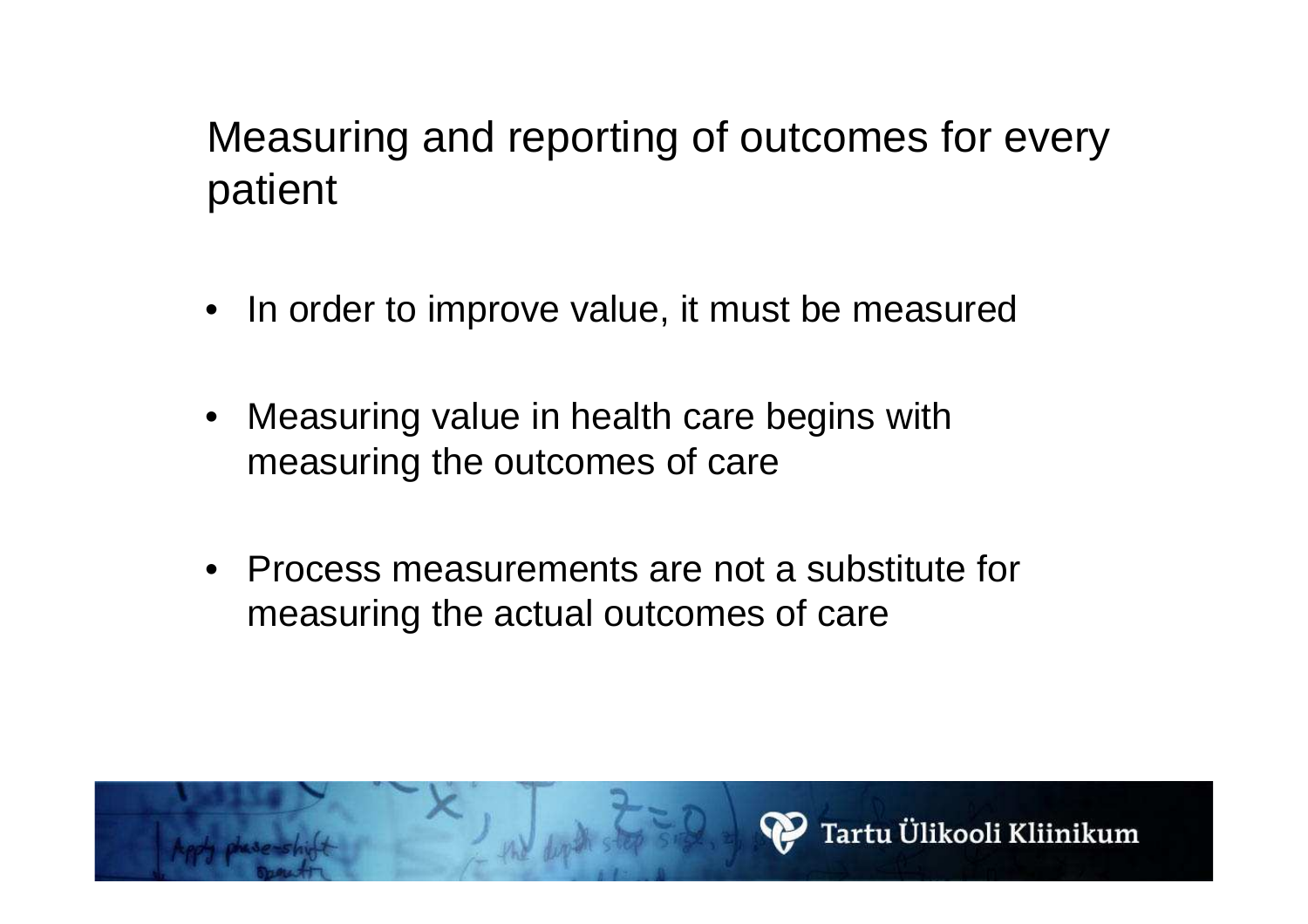Next two days

- • Theoretical background of quality and outcome measurement
- •Implementations in Sweden and Denmark

- How to build up a health care quality and outcomes monitoring system for Estonia?
- Possibilities for international cooperation ?